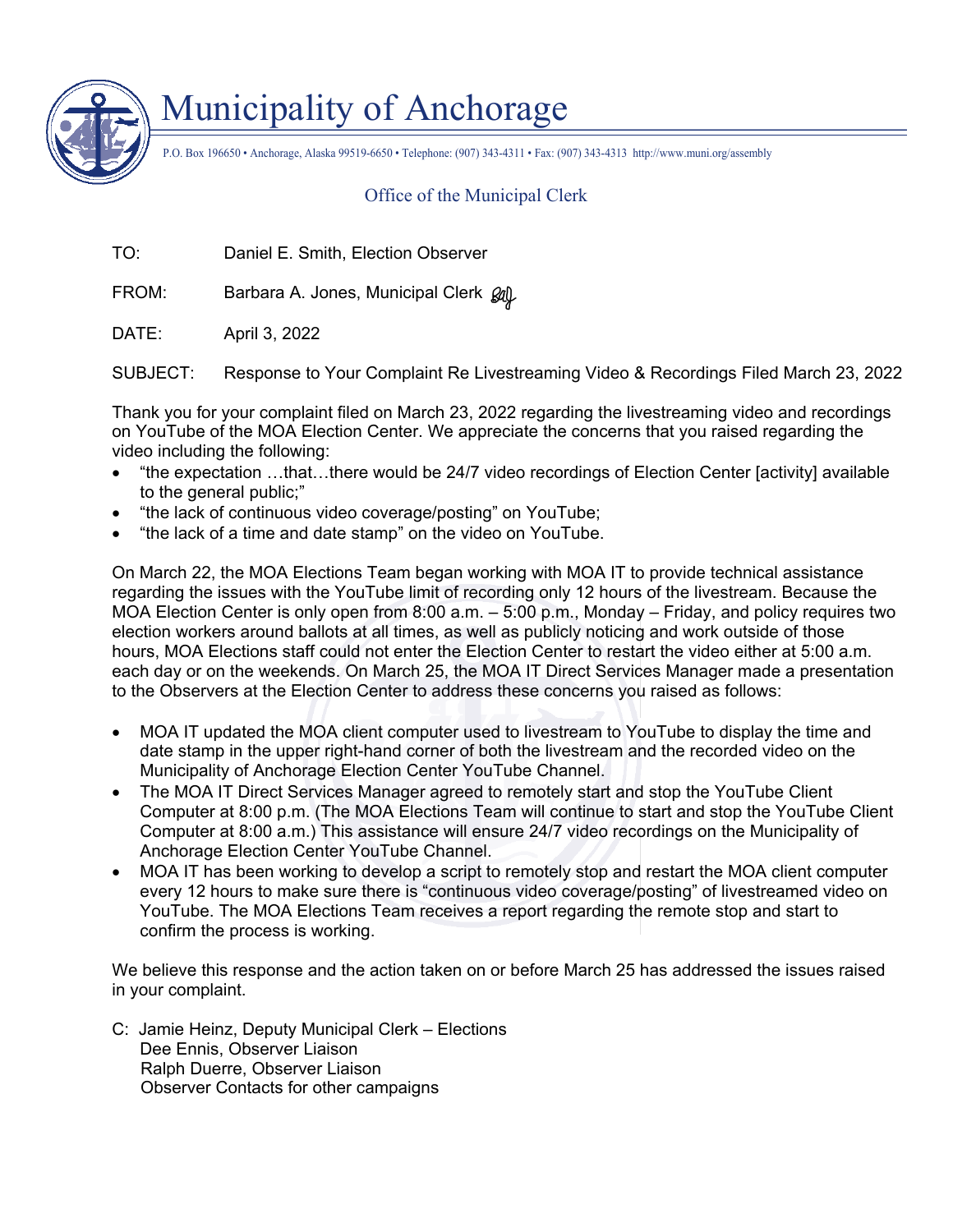## **Municipality of Anchorage** April 5, 2022 Regular Municipal Election **Complaint Form**

**OBSERVER INFORMATION** 

| $3.23 - 22$  |  |
|--------------|--|
| Date         |  |
| ™ and invest |  |

DANIEL E-SMITH

Printed Name Of Observer

LIZ VAZQVEZ

Name Of Candidate Or Organization/Group Representing

|            | SPECIFIC INFORMATION REGARDING COMPLAINT, INCLUDING ELECTION OFFICIAL NAME, IF<br>APPLICABLE: |      |  |  |                                                       |  |  |
|------------|-----------------------------------------------------------------------------------------------|------|--|--|-------------------------------------------------------|--|--|
|            |                                                                                               |      |  |  | REFERENCE ATTACTED INFORMATION DATED 3/23/22 (I PAGE) |  |  |
| COMPLAINT  |                                                                                               |      |  |  |                                                       |  |  |
|            |                                                                                               |      |  |  |                                                       |  |  |
| SIGNATURES | Janul                                                                                         | tttt |  |  | $3 - 23 - 22$                                         |  |  |
|            | Signature of Observer                                                                         |      |  |  | <b>Date Submitted</b>                                 |  |  |
|            | Signature of Municipal Clerk or Designee                                                      |      |  |  | <b>Date Received</b>                                  |  |  |

 $\lambda$